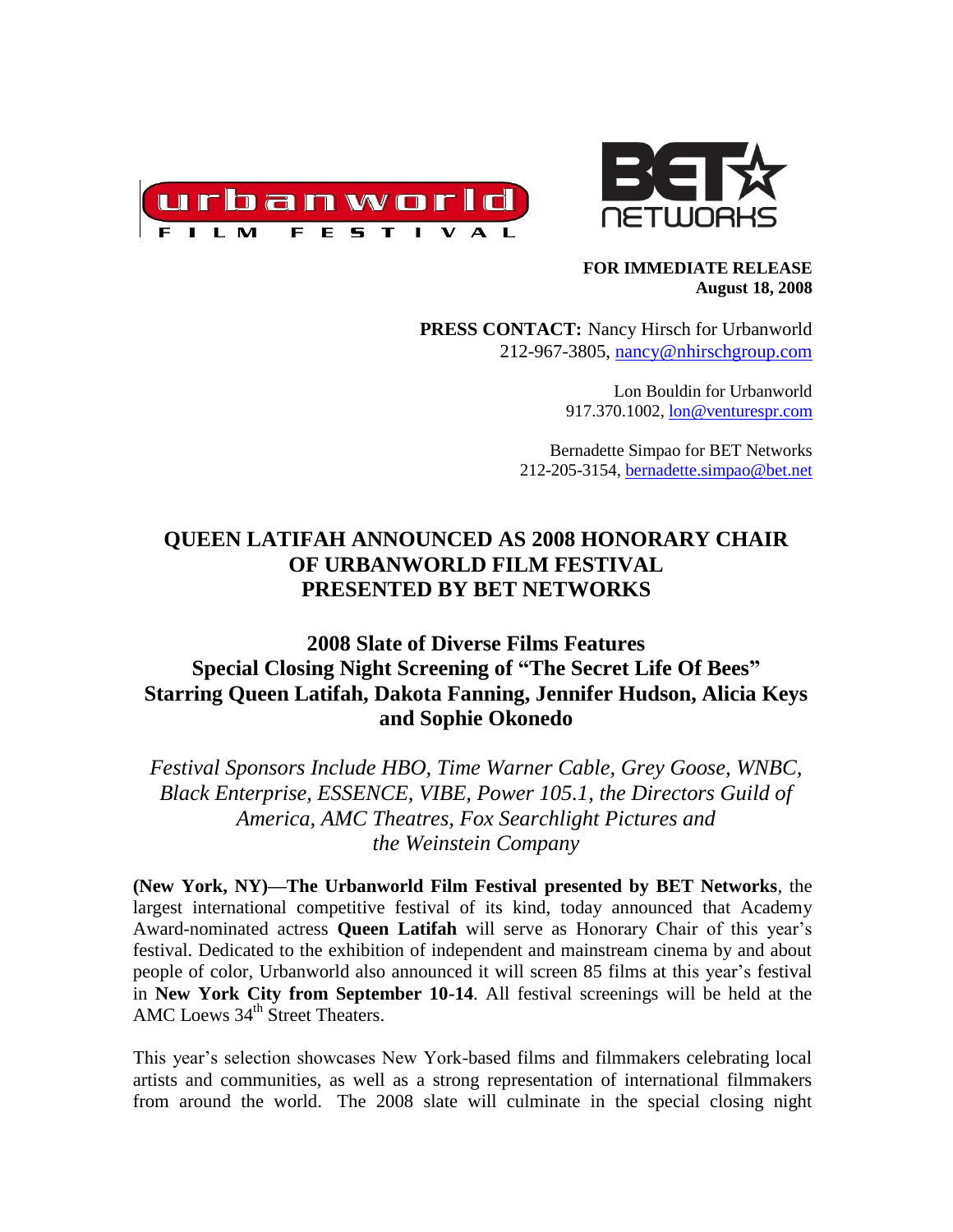### screening of **The Secret Life of Bees**, *followed by a Q&A with talent from the film including Queen Latifah, Sophie Okonedo ('Hotel Rwanda'), and screenwriter/director Gina Prince-Bythewood ('Love & Basketball')*.

"These are really exciting times for the festival," said Stacy Spikes, founder of Urbanworld. "On display we have films of nearly every genre, created by filmmakers of nearly every background. This robust selection of cinema, together with our new partnership with BET Networks, promises to make this the best Urbanworld yet."

"We're thrilled to have hip-hop's first lady Queen Latifah sign on as honorary chair for this year's festivities," said Alvin Bowles, Senior Vice President, Integrated Marketing, BET Networks. "The exciting lineup of cinematic talent rounds out our mission to embrace and support the new wave of filmmakers of color through our partnership with Urbanworld."

"I am thrilled to be the honorary chair of the Urbanworld Film Festival this year," said Queen Latifah. "It is an important and exciting festival and the perfect place to showcase my new film **The Secret Life of Bees**."

The five-day festival includes feature, documentary, and short film screenings, as well as panel discussions, live staged screenplay readings and the celebrated Actor's Spotlight, **featuring Queen Latifah and to be aired on BET**, with previous honorees including Vondie Curtis Hall, Samuel L. Jackson, Billy Dee Williams and Rosie Perez.

Urbanworld and BET Networks also announced this year's roster of marquee sponsors. **HBO** returns for the 12<sup>th</sup> year as the founding sponsor of the Urbanworld Film Festival. **Time Warner Cable** joins the festival as a Prestige Sponsor. **Grey Goose** will serve as an Official Sponsor. Principal Sponsors will include **The Weinstein Company, WNBC, Black Enterprise, ESSENCE, VIBE,** and **Power 105.1. The Directors Guild of America** and **AMC Theatres** return as Benefactor Sponsors. Sponsoring studios include **Fox Searchlight** and the **Weinstein Company**. **The Hilton Times Square** will serve as the host hotel of the festival, where registration and panels will take place.

## **Highlights and Notable Films of 2008 Urbanworld Film Festival Include:**

**The Secret Life Of Bees**, the special closing night screening, written for the screen and directed by Gina Prince-Bythewood and stars Queen Latifah (the Festival's Honorary Chair), Dakota Fanning, Jennifer Hudson, Alicia Keys and Sophie Okonedo. A touching story about the need for love, family and redemption, **THE SECRET LIFE OF BEES** explores our undeniable desire for a sense of belonging and the often daunting journeys that we must navigate to achieve it. Set in South Carolina during the turbulent Civil Rights era, the home of the intelligent and independent honey-making Boatwright sisters (Latifah, Keys and Okonedo) is suddenly thrust into upheaval with the arrival of fourteen year-old Lily Owens (Fanning) and her caretaker Rosaleen (Hudson). Surrounded by the unexpected comforts, grace and deep rooted spirituality Lily (Fanning) encounters in the Boatwright home, she forms a maternal bond with each of these women whose unique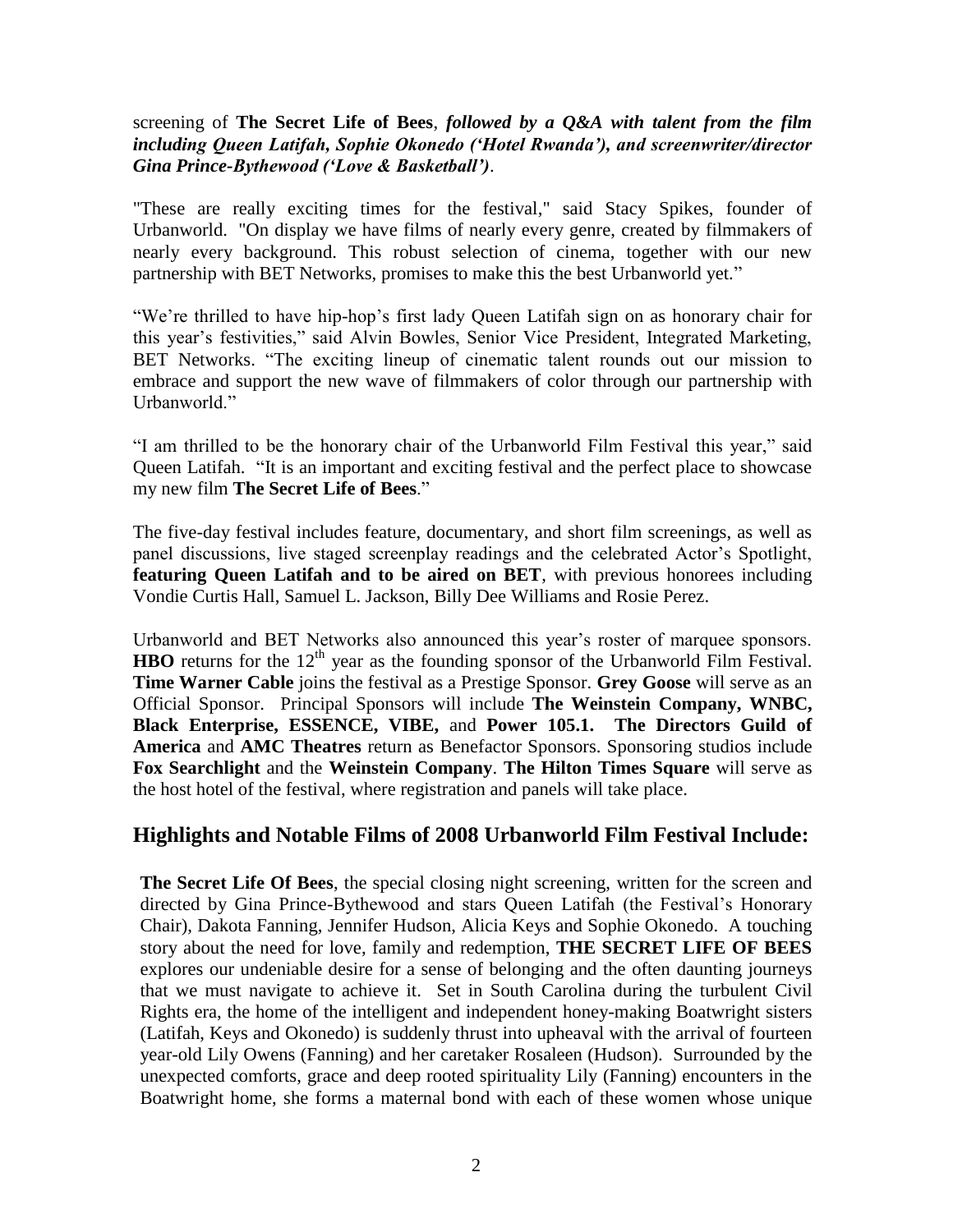and special gifts help reconcile the loss of her mother. Lily ultimately comes to the realization that sometimes you must leave home in order to find it. The film is scheduled for nationwide release on October 17, 2008.

**Wu: The Story Of The Wu Tang Clan**, directed by Gerald Barclay, is a gritty documentary that traces the history of the ever-popular Wu-Tang Clan. In the summer of 1993, the Wu-Tang Clan emerged from the slums of Staten Island and took the hip-hop world by storm. Their legacy spanned over a decade, garnering fans worldwide and generating sales in excess of \$50 million.

For more information about the 2008 Urbanworld Film Festival presented by BET Networks, please visit or [www.urbanworld.org](http://www.urbanworld.org/) or [www.bet.com/urbanworld.](http://www.bet.com/urbanworld)

### **ABOUT THE 2008 URBANWORLD FILM FESTIVAL:**

Beginning this year, BET Networks has signed on for a three-year strategic partnership to present the **Urbanworld Film Festival.** The unique partnership, strengthened by BET's position as the leading media and entertainment provider for African Americans and consumers of Black culture, will further establish the festival as one of the world's largest competitive film festivals designed to redefine and enhance the roles of multicultural constituents in contemporary cinema.

### **ABOUT BET NETWORKS:**

BET Networks, a division of Viacom Inc. (NYSE: VIA, VIA.B), is the nation's leading provider of quality entertainment, music, news and public affairs television programming for the African-American audience. The primary BET channel reaches more than 87 million households according to Nielsen Media Research, and can be seen in the U.S., Canada and the Caribbean. BET is the dominant African-American consumer brand with a diverse group of business extensions: BET.com, a leading internet destination for Black entertainment, music, culture, and news; BET Digital Networks - BET J, BET Gospel and BET Hip Hop, attractive alternatives for cutting-edge entertainment tastes; BET Event Productions, a full-scale event management and production company; BET Home Entertainment, a collection of BET-branded offerings for the home environment including DVDs and video-on-demand; BET Mobile, which provides ringtones, games and video content for wireless devices; and BET International, an extension of BET network programming for global distribution.

### **ABOUT URBANWORLD FILM FESTIVAL:**

Urbanworld launched in August 1997 and was founded by former executive at Miramax Stacy Spikes. Over the past eleven years, Urbanworld has presented approximately 700 features, shorts and documentaries, with estimated attendance reaching 15,000+. Now in its twelfth year, the Urbanworld Film Festival is the largest internationally competitive festival of its kind. Urbanworld re-defines the competitive film festival landscape with its fresh and necessary approach to spreading the voices of a multicultural world. The Urbanworld Film Festival is an initiative produced by the Urbanworld Foundation, a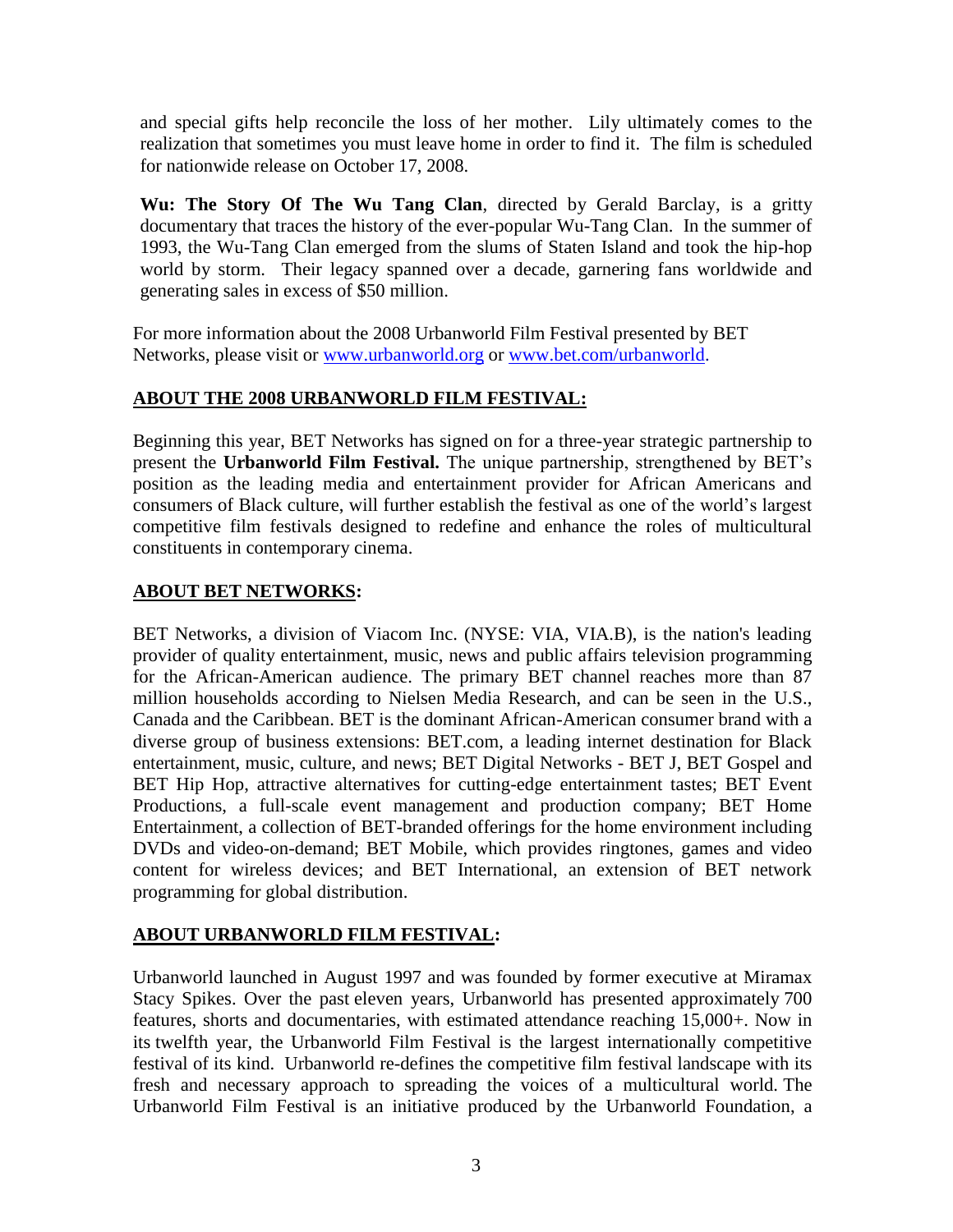nonprofit organization dedicated to implementing programs and events that support the development and success of the urban filmmaking community. Stacy Spikes serves as chairman emeritus. Gabrielle Glore serves as executive producer.

# **12TH ANNUAL URBANWORLD FILM FESTIVAL 2008 ROSTER**

**Closing Night Film:** THE SECRET LIFE OF BEES directed by Gina Prince-Bythewood

#### **Spotlight Screenings Include:**

WU: THE STORY OF THE WU-TANG CLAN directed by Gerald Barclay TENNESSEE directed by Aaron Woodley

#### **Narrative Features Include 16 Films:**

BALL DON'T LIE directed by Brin Hill BALLAST directed by Lance Hammer CIGARETTES FOR BREAKFAST directed by Daniel Williams I USED TO LOVE HER directed by Mark Harris JAZZ IN THE DIAMOND DISTRICT directed by Lindsey Christian PHANTOM PUNCH directed by Robert Townsend SEAL TEAM VI directed by Mark Andrews SECOND CHANCE directed by Iris Huey SISTER'S KEEPER directed by Kent Faulcon SOMETHING IS KILLING TATE directed by Leon Lozano STREETBALLERS directed by Matt Krentz THE HEART SPECIALIST directed by Dennis Cooper THIS IS NOT A TEST directed by Christopher Angel TRUTH HALL directed by Jade Dixon UP WITH ME directed by Greg Takoudes WHITE LIES BLACK SHEEP directed by James Spooner

#### **Narrative Shorts Include 40 Films:**

(MIS) LEADING MAN directed by Morocco Omari 3RD OF JULY directed by Ben Chace A DAY'S WORK directed by Rajeev Dassani A PRAYER directed by Louie P. AFIA directed by Lacey Duke AWILDA AND THE BEE directed by Lyndon McCray BLACK HISTORY MONTH: THE MOVIE directed by Buttahman CLASSIFIED directed by Sherman Payne CRENSHAW NIGHTS directed by Pete D. Gelles EXPECTATIONS OF A FATHER directed by Jerry E HOLLYWOOD JEROME directed by Frey Hoffman KUNG FU GRANNY directed by Myra Sito Velasquez LARRY (THE ACTOR) directed by Eric Poydar LIMPIANO SAPOS directed by Vero Shamo-Garcia LINUS directed by Julius Onah LO directed by Joe Kim LOVE CONQUERS AL directed by Kamali Minter NAPPY HEADS directed by Sabrina Moëlla OVER DA RAINBOW directed by Jared Lapidus PALM TREES DOWN 3RD STREET directed by Maria Judice PAPICHULO directed by Marquis Smalls PREMATURE directed by Rashaad Ernesto Green